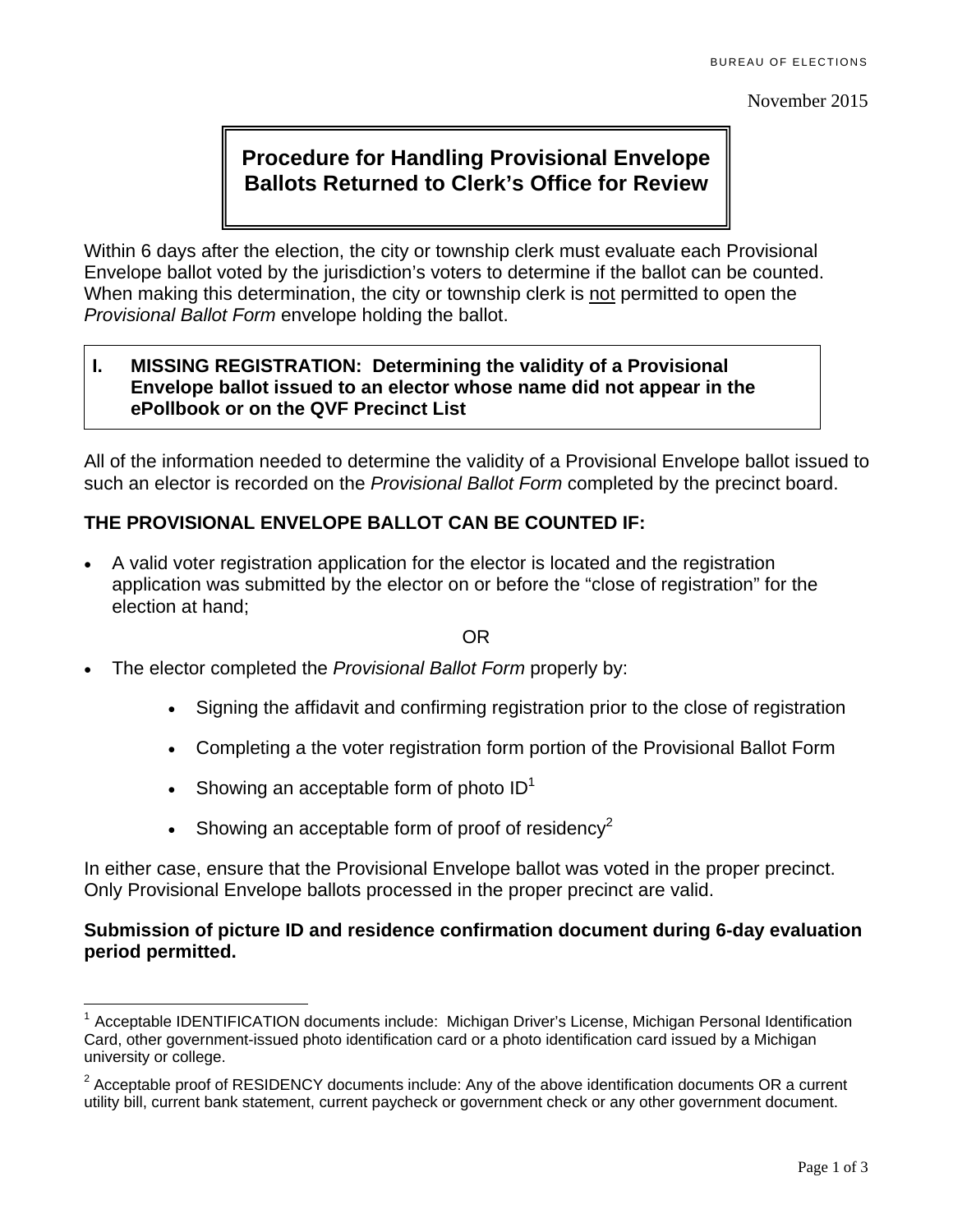- In an instance where the elector was unable to identify himself or herself with acceptable form of picture ID<sup>1</sup> and/or an acceptable form of proof of residency<sup>2</sup> (see above), the ballot can be counted if the voter is able to produce the required document(s) during the 6-day evaluation period. The voter can appear in person in the city or township clerk's office to show the document(s), fax the document(s) to the clerk or mail a copy of the document(s) to the clerk. The document(s) must reach the city or township clerk no later than the sixth calendar day after the date of the election.
- In any instance where a Provisional Envelope ballot is counted because the voter was able to produce the required picture ID<sup>1</sup> and/or residence confirmation<sup>2</sup> document(s) during the 6-day evaluation period, the clerk must enter a notation on the *Provisional Ballot Form* completed when the voter was issued the Provisional Envelope ballot in the polls.

## **THE PROVISIONAL ENVELOPE BALLOT CANNOT BE COUNTED IF:**

 The elector was unable to identify him or herself at the polls or during the 6-day evaluation period by showing an acceptable form of picture  $ID<sup>1</sup>$  and/or an acceptable form of proof of  $r$ esidency<sup>2</sup>. Both ID and residency must be verified before a Provisional Envelope ballot can be counted.

## **IMPORTANT NOTE REGARDING ELECTORS WHO VOTED IN WRONG PRECINCT:**

In any situation where a Provisional Envelope ballot has been issued to a voter who 1) appeared to vote in the wrong precinct and 2) declined to travel to his or her proper precinct to vote, you must make every effort to accurately confirm that the voter did, in fact, vote in the wrong precinct before rejecting the Provisional Envelope ballot as invalid. The evaluation must include a check of the QVF street index to verify that the voter was not assigned to the wrong precinct in error. If a check of the street index reveals that a voter in this situation actually voted in the proper precinct, the Provisional Envelope ballot must be counted.

#### **II. FEDERAL ID REQUIREMENT: Determining the validity of a Provisional Envelope ballot issued to an elector subject to the federal identification requirement**

- The Provisional Envelope ballot can be counted if during the 6-day Provisional Envelope ballot evaluation period the elector provides an acceptable form of picture ID<sup>1</sup> OR an acceptable form of proof of residency<sup>2</sup> (see above). Only one of these forms is necessary to meet the federal ID requirement. The voter can appear in person in the city or township clerk's office to show the required ID, fax the required ID to the clerk or mail a copy of the required ID to the clerk. In an instance where a Provisional Envelope ballot is counted because the voter was able to produce the required ID during the 6-day evaluation period, the clerk must enter a notation on the *Provisional Ballot Form*.
- The Provisional Envelope ballot cannot be counted if the voter fails to provide the proper identification to satisfy the federal ID requirement during the 6-day evaluation period.